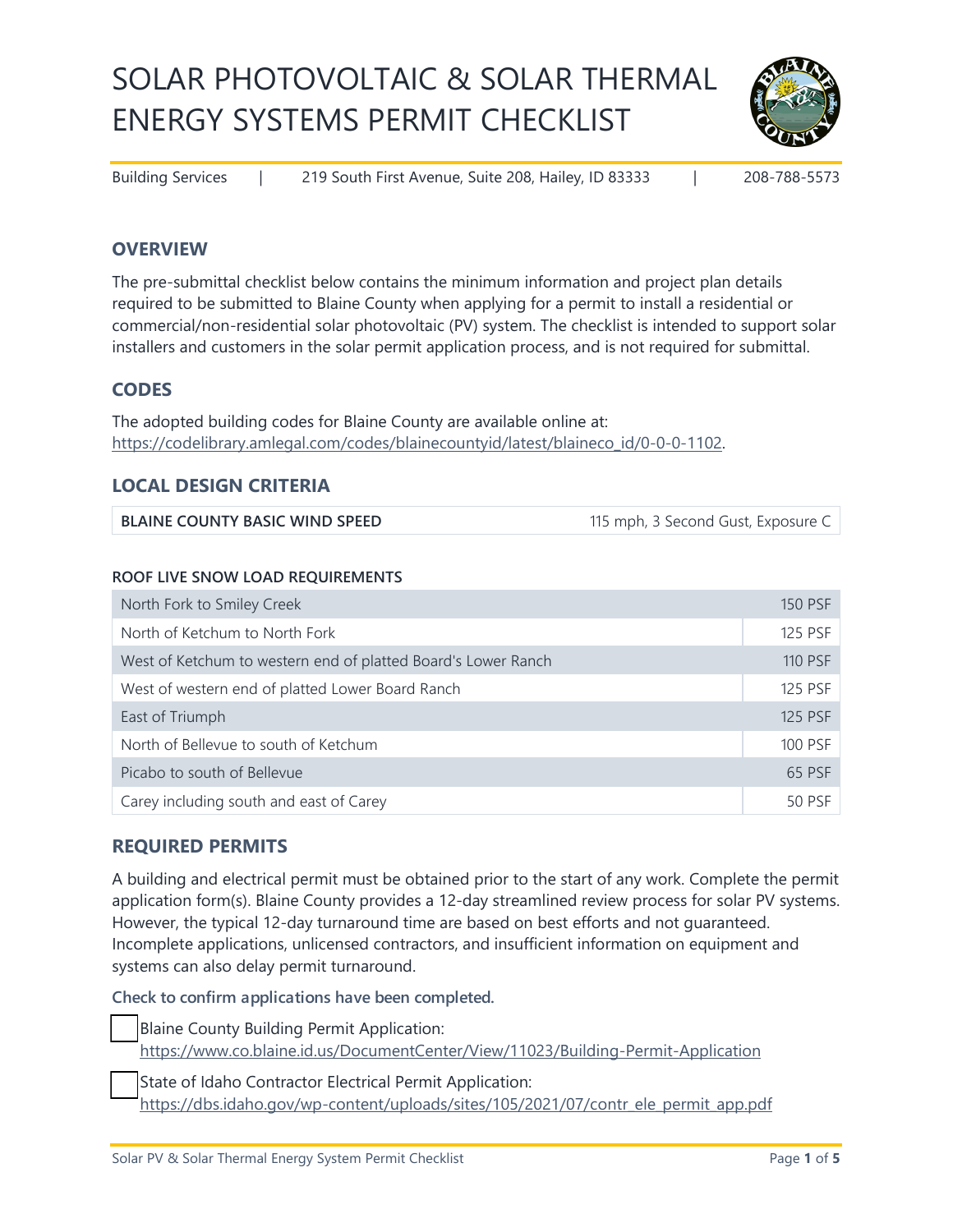#### **GENERAL PERMIT REQUIREMENTS**

- 1. Site plan showing location of major components on the property, roof access points, and pathways. This drawing need not be exactly to scale, but it should represent relative location of components on site (see supplied example site plan).
- 2. Electrical diagram showing PV array configuration, wiring system, overcurrent protection, inverter, disconnects, required signs, and AC connection to building. Standard electrical diagrams can be downloaded at [http://www.solarabcs.org/about/publications/reports/expedited](http://www.solarabcs.org/about/publications/reports/expedited-permit/forms/index.html)[permit/forms/index.html.](http://www.solarabcs.org/about/publications/reports/expedited-permit/forms/index.html)
- 3. Specification sheets and installation manuals (if available) for all manufactured components including, but not limited to, PV modules, inverter(s), combiner box, disconnects, and mounting system.
- 4. Fire District approval for compliance with the 2018 International Fire Code and Class A materials used for all roof top arrays and final inspection.

| Carey Fire District               |              | 208-720-2076   West Magic Fire District | 208-487-2571 |
|-----------------------------------|--------------|-----------------------------------------|--------------|
| North Blaine County Fire District |              | 208-720-0323   Wood River Fire District | 208-578-6453 |
| <b>Smiley Creek Fire District</b> | 208-833-2603 |                                         |              |

5. Solar Thermal Systems require plumbing, electrical, and mechanical permits.

#### **PERMIT FEES**

- Blaine County Residential and Commercial Solar Permit Fee: **\$75.00** The fee covers Structural and Zoning Review and two site inspections.
- Idaho Division of Building Safety Electrical Permit Fees for Renewable Energy calculation: <https://dbs.idaho.gov/programs/electrical-program/calculating-permit-fees/>

#### **SOLAR AMERICA BOARD FOR CODES & STANDARDS FORMS**

Consider utilizing a standard form for submitting plans to facilite the permit review process. **Check to confirm if using a Solar ABCs standard form.**



- Standard String PV System: [Example1-StandardStringSystem.pdf \(solarabcs.org\)](http://www.solarabcs.org/about/publications/reports/expedited-permit/pdfs/Example1-StandardStringSystem.pdf)
- Micro-Inverter PV System: [Example2-Micro-Inverter.pdf \(solarabcs.org\)](http://www.solarabcs.org/about/publications/reports/expedited-permit/pdfs/Example2-Micro-Inverter.pdf)

AC Module PV System[: Example3-ACModule.pdf \(solarabcs.org\)](http://www.solarabcs.org/about/publications/reports/expedited-permit/pdfs/Example3-ACModule.pdf)

Supply-Side PV System[: Example4-Supply-SideConnection.pdf \(solarabcs.org\)](http://www.solarabcs.org/about/publications/reports/expedited-permit/pdfs/Example4-Supply-SideConnection.pdf)

#### **INSPECTION REQUIREMENTS**

Schedule required building inspections listed below by calling 208-788-5573, extension #1125.

Schedule required electrical inspections with the Idaho Division of Building Safety by calling 800- 839-9239 or scheduling online at [https://web.dbs.idaho.gov/etrakit3/.](https://web.dbs.idaho.gov/etrakit3/)

- 1. Structural inspection
- 2. Final inspection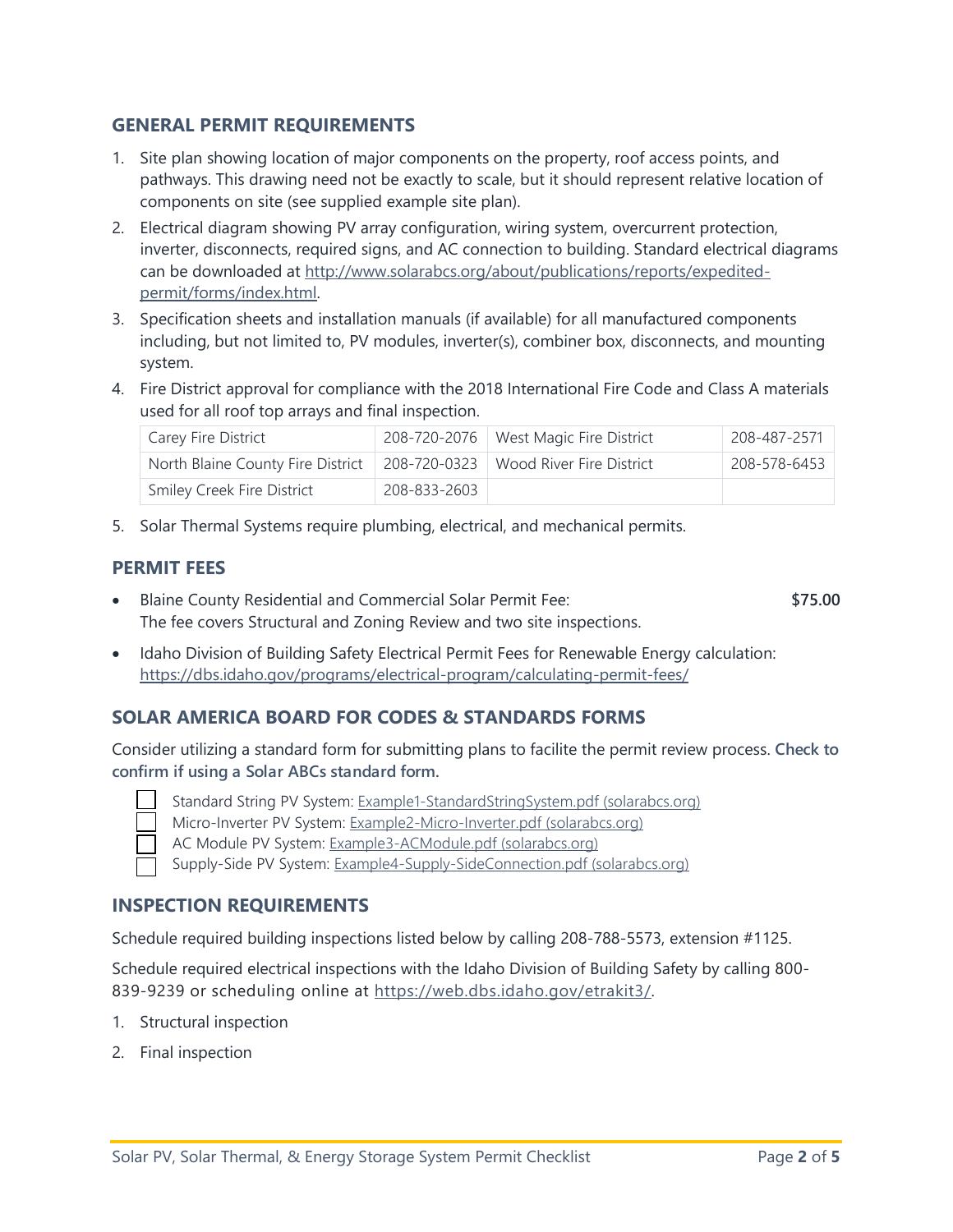#### **STRUCTURAL REVIEW FOR ROOFTOP MOUNTED SOLAR SYSTEMS**

| <b>NO</b> | <b>YES</b> | Check YES or NO for the conditions that apply. If NO checked on any questions<br>provide details certified by a design professional.         |
|-----------|------------|----------------------------------------------------------------------------------------------------------------------------------------------|
|           |            | Is the array to be mounted to a roof structure that was constructed after<br>January 1, 1992 with a building permit issued by Blaine County? |
|           |            | Is the roofing type lightweight<br>(Yes = composition, wood shingle, metal, etc.; No = slate, clay, masonry, etc.)                           |
|           |            | Does the roof have a single layer of roofing materials?                                                                                      |

## **MOUNTING SYSTEM INFORMATION**

 $\overline{a}$ 

| <b>NO</b> | <b>YES</b> | Check YES or NO for the conditions that apply. If NO checked on any questions<br>provide details certified by a design professional.                                     |
|-----------|------------|--------------------------------------------------------------------------------------------------------------------------------------------------------------------------|
|           |            | Mounting System meets the requirements for site-specific Roof Snow Load and<br>Wind Load requirements?                                                                   |
|           |            | If mounted directly to roofing materials (i.e. standing seam), does the roofing<br>material meet mounting system manufacturers thickness and attachment<br>requirements? |
|           |            | Is the Weight per Attachment Point greater than 45 lbs?                                                                                                                  |
|           |            | Is distributed weight of Solar PV or Thermal system greater than 5 lbs/ft <sup>2</sup> ?                                                                                 |

a. Provide method and type of weather proofing roof penetrations (e.g. flashing, caulk):

### **FOR MANUFACTURED MOUNTING SYSTEMS, COMPLETE INFORMATION BELOW:**

| Product Name and Model Number                                                                                                                                  |     |
|----------------------------------------------------------------------------------------------------------------------------------------------------------------|-----|
| b. Total Weight of PV Modules and Rails<br><u>___________________________</u> _ lbs                                                                            |     |
| c. Total Number of Attachment Points                                                                                                                           |     |
|                                                                                                                                                                | lbs |
| e. Maximum Spacing Between Attachment Points on a Rail ________ inches<br>(See product manual for maximum spacing allowed based on maximum design wind speed.) |     |
| f. Total Surface Area of PV Modules (square feet) $\frac{1}{2}$ ft <sup>2</sup>                                                                                |     |
|                                                                                                                                                                |     |
|                                                                                                                                                                |     |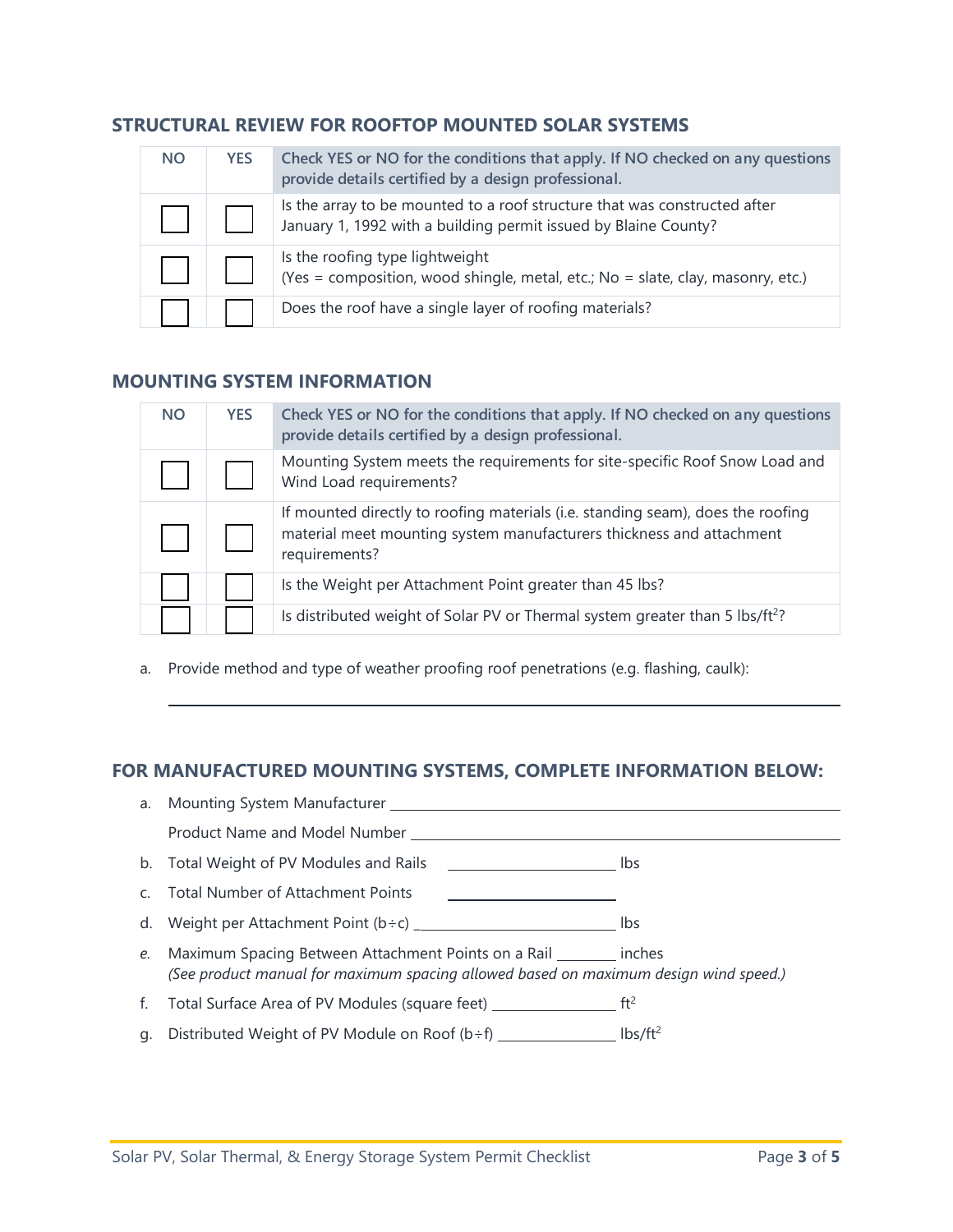| STRUCTURAL REVIEW FOR GOUND MOUNTED SOLAR PV & THERMAL SYSTEMS |
|----------------------------------------------------------------|
|----------------------------------------------------------------|

| <b>NO</b> | <b>YES</b> | Check YES or NO to confirm completion of permit application submittal.                                                                            |
|-----------|------------|---------------------------------------------------------------------------------------------------------------------------------------------------|
|           |            | Drawings provided that show array supports, framing members, and<br>foundation posts and footings.                                                |
|           |            | Information provided on mounting structure(s) construction with ICC-ES<br>Report verifying compliance with code requirements.                     |
|           |            | Detail provided that shows module attachment method to mounting<br>structure.                                                                     |
|           |            | Solar thermal systems: the solar storage tank is placed on a slab on grade,<br>or documentation shows that the floor system can support the load. |

#### **ACKNOWLEDGEMENT**

This checklist takes into account the unused dead load that a second layer of roofing materials would impose upon the roof structure and allows the solar array's gravity load to be used in place of the dead load allowance for the second roofing materials layer.

When the roofing materials meet the end of the intended service life at which they were designed and need to be replaced, the solar array will need to be removed along with all existing roofing materials. Then a new roof can be installed and the solar array re-installed, so as to not exceed the designed allowable dead load of the roof structure.

Although this checklist takes into consideration the allowable dead loads for a code compliant roof structure, Blaine County Building Services recommends consulting with a structural engineer for all increases in gravity loads imposed on existing structures.

**I hereby acknowledge that I have received and reviewed the above-stated policy.** 

 $\overline{a}$ 

Contractor Signature **Contractor Signature Homeowner Signature** 

Print Name: